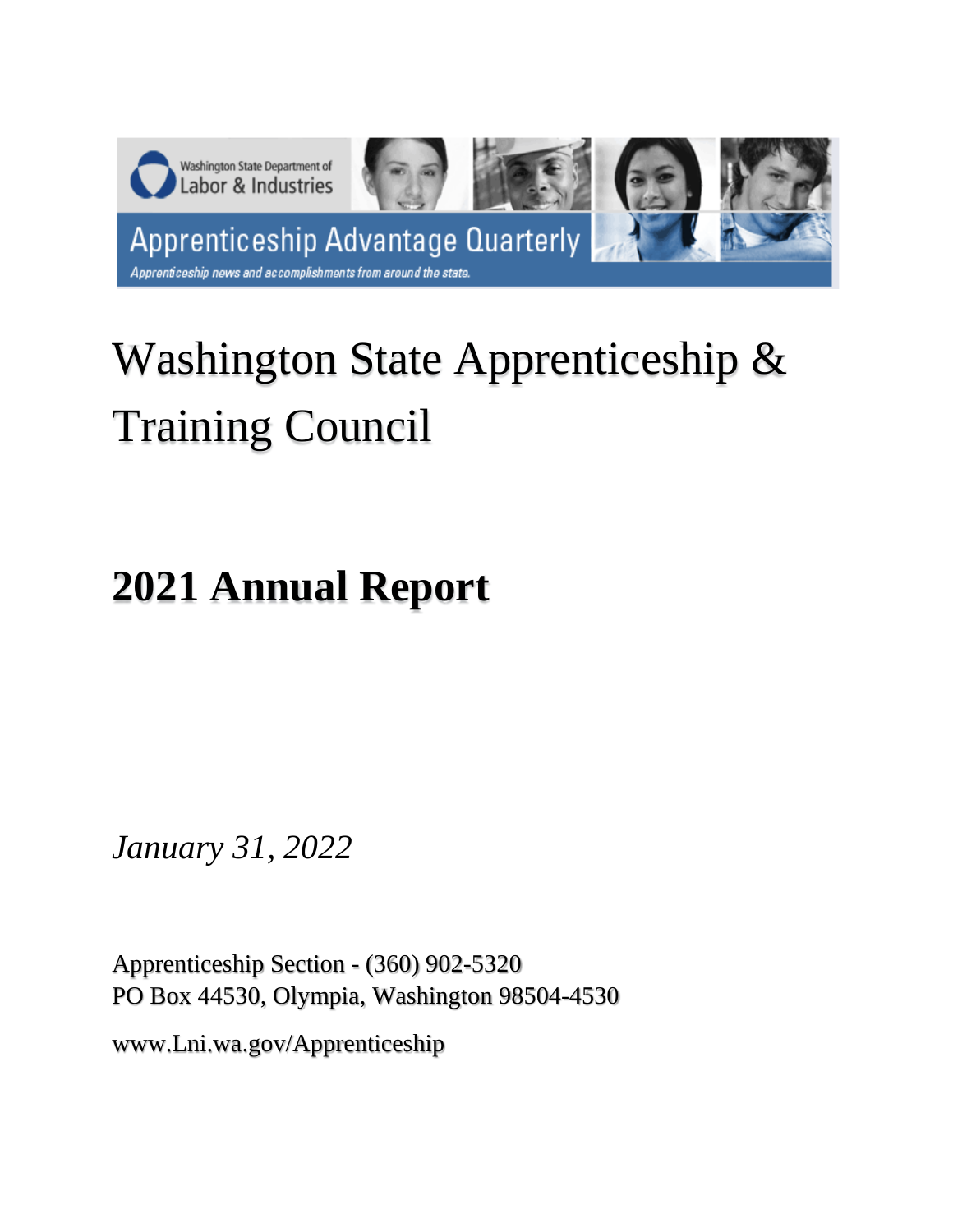# **Table of Contents**

### **2021 Year in Review**

| New Standards, Provisional Registration           | Pg. $2$ |
|---------------------------------------------------|---------|
| New Standards, Permanent Registration             | Pg. $4$ |
| Apprenticeship in 2021 by the Numbers             | Pg. $6$ |
| Apprenticeship by the Numbers Fourth Quarter 2021 | Pg. $8$ |

### **Quarterly News and Events**

| <b>Workforce Training Remains Top Priority</b>                    | Pg. $10$ |
|-------------------------------------------------------------------|----------|
| Apprenticeships Can Help State Teachers Needs                     | Pg. 12   |
| <b>Opinion: Help More Students Access Quality Apprenticeships</b> | Pg. $13$ |
| Verified Program Credentials Through Apprenti & Merit             | Pg. 13   |
| Apprenticeship Insights 2022                                      | Pg. 14   |
| <b>Upcoming Events Calendar</b>                                   | Pg. $16$ |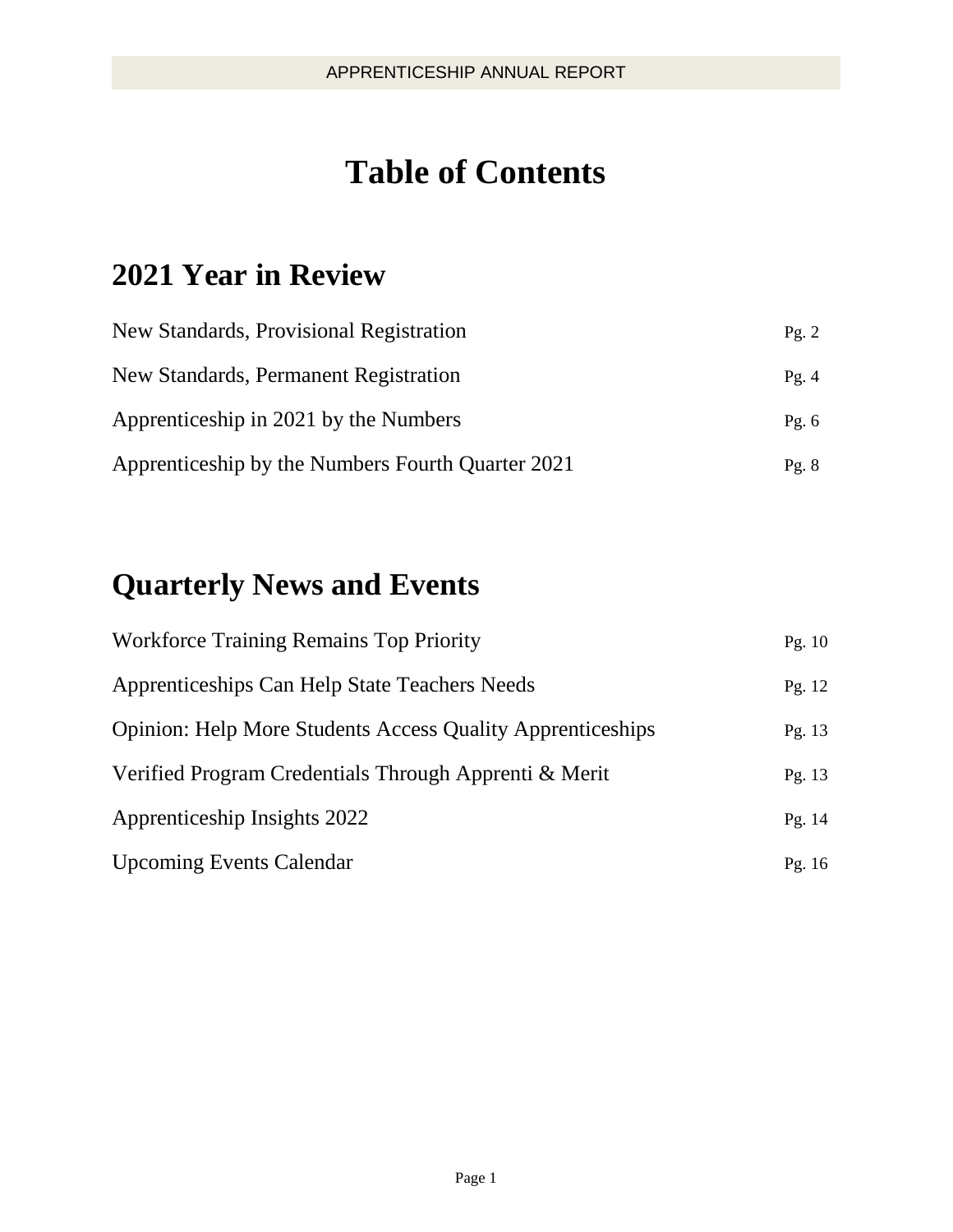# **2021 Year in Review**

#### NEW STANDARDS (PROVISIONAL REGISTRATION)

A total of 12 new Standards were provisionally registered in 2021, training in 9 different occupations.

### **First Quarter** (January WSATC Meeting)

## **Brinderson LLC. – Industrial Maintenance Mechanic – Petroleum Refinery**

| Industrial Maintenance Mechanic – |                |             |
|-----------------------------------|----------------|-------------|
| Petroleum Refinery                | .00<br>49-9041 | 8,000 Hours |

|                                                         | <b>Matrix Service Inc.</b> |             |
|---------------------------------------------------------|----------------------------|-------------|
| Industrial Maintenance Mechanic –<br>Petroleum Refinery | 49-9041.00                 | 8,000 Hours |

### **Second Quarter** (April WSATC Meeting)

|                  | <b>CHAS Health</b> |               |
|------------------|--------------------|---------------|
| Dental Assistant | 31-9091.00         | $2,000$ Hours |
|                  |                    |               |

| Construction Industry Training Council of Washington – | <b>Scaffold Erector</b> |             |
|--------------------------------------------------------|-------------------------|-------------|
| Scaffold Erector                                       | 47-2031.02              | 8,000 Hours |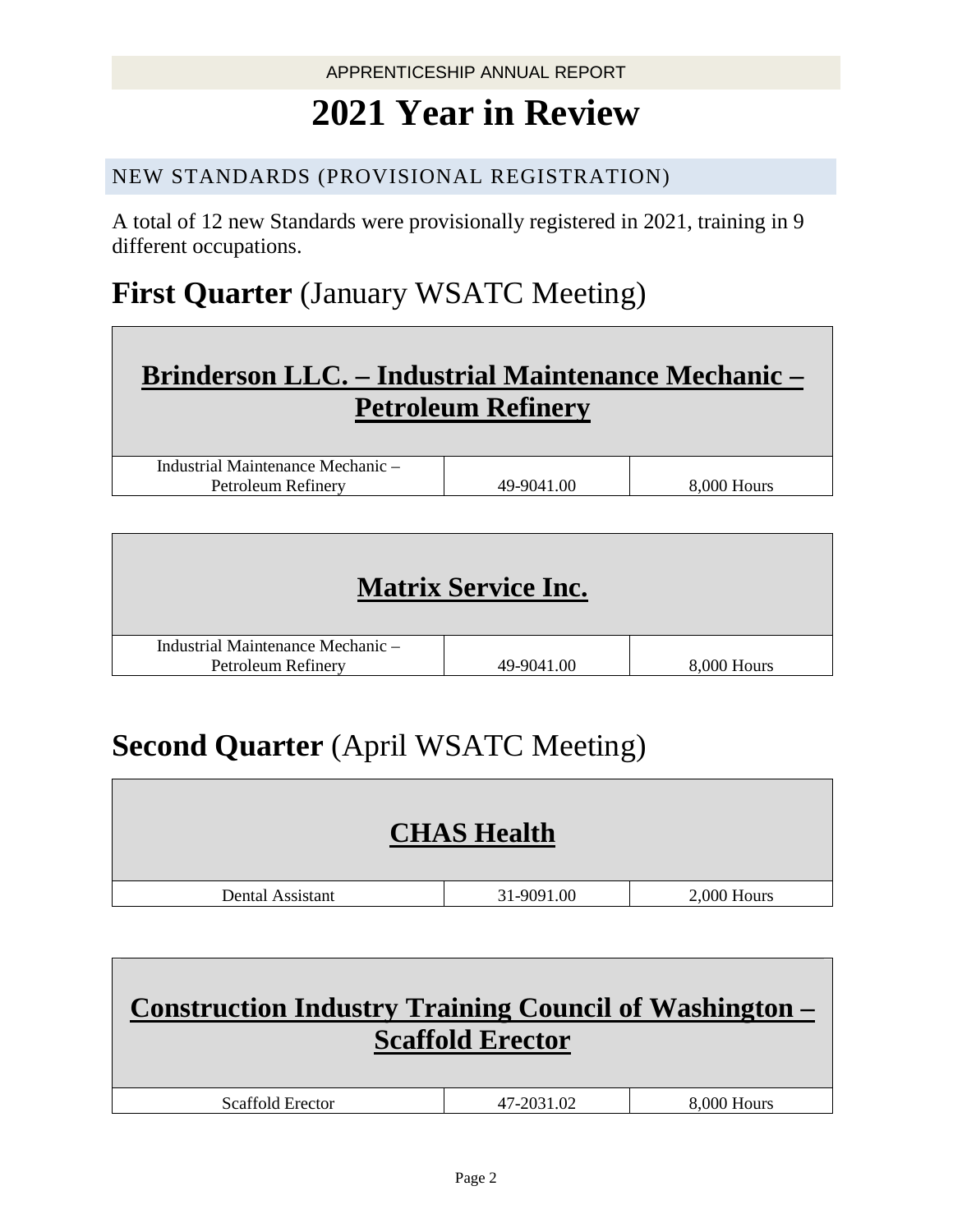### **Skamania P.U.D. No. 1 Apprenticeship Committee**

Lineman 19-9051.00 6,000 Hours

### **Third Quarter** (July WSATC Meeting)

| Ena'vative Hair Studio Apprenticeship Program |            |               |
|-----------------------------------------------|------------|---------------|
| Cosmetologist                                 | 39-5012.00 | $3,000$ Hours |

| <b>Northwest Maritime Apprenticeship</b> |            |               |
|------------------------------------------|------------|---------------|
| Marine Service Technician                | 49-3051.00 | $6,000$ Hours |

| <b>Performance Electrical Apprenticeship Committee</b> |            |             |
|--------------------------------------------------------|------------|-------------|
| Inside Electrician                                     | 47-2111.00 | 8,000 Hours |

### **Scot Industries, Inc. Apprenticeship**

| <b>Computer Numerically Controlled Machinist</b> |            |             |
|--------------------------------------------------|------------|-------------|
| (CNC Machinist)                                  | 51-4041.00 | 8,000 Hours |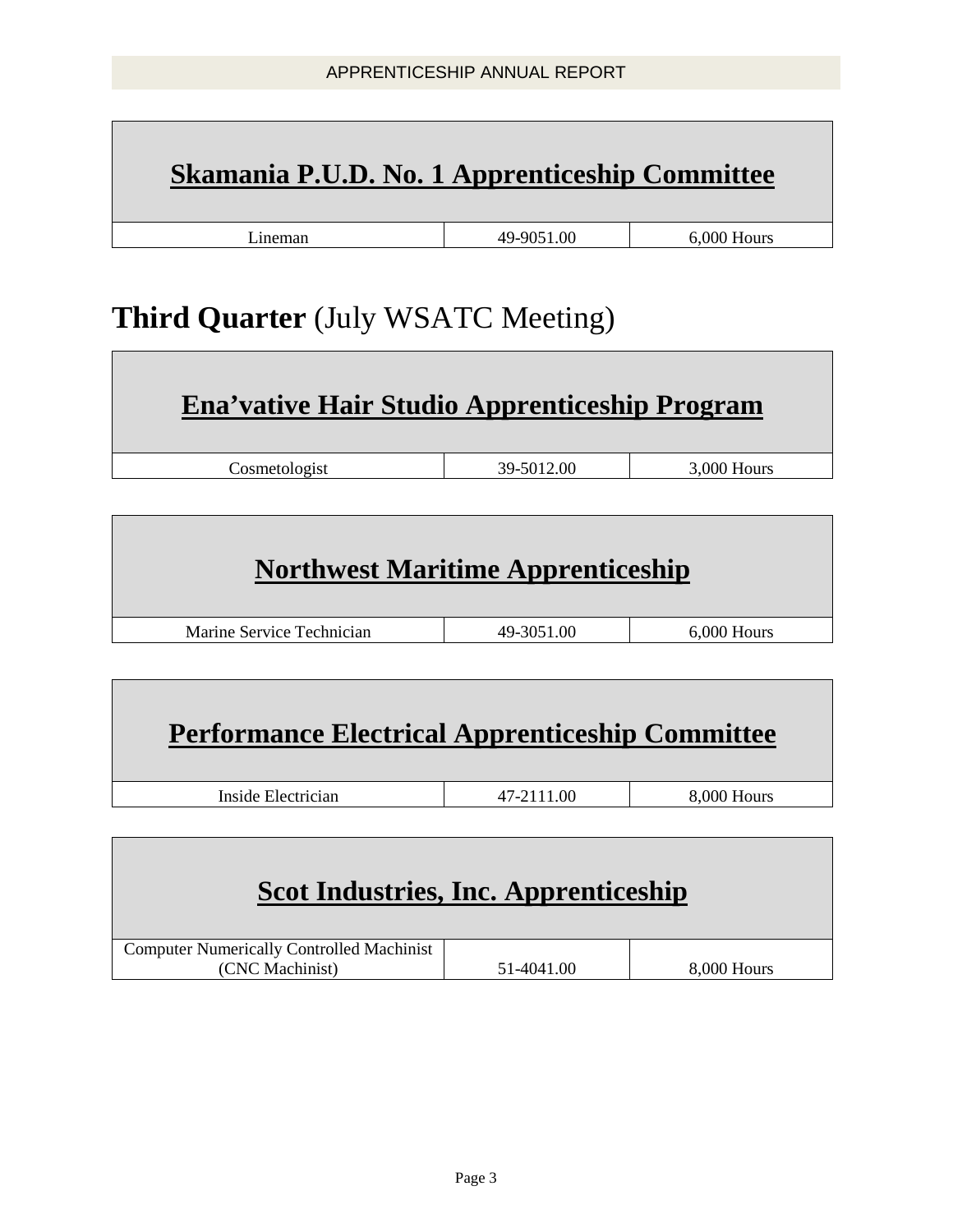### **Texture Apprenticeship Program**

Cosmetologist 39-5012.00 3,000 Hours

# **Titan Electrical Apprenticeship & Training**

| Inside Wireman          | 47-2111.00 | 8,000 Hours |
|-------------------------|------------|-------------|
| Residential Electrician | 47-2111.00 | .000 Hours  |

### **Fourth Quarter** (October WSATC Meeting)

### **Dakota Creek Industries, Inc.**

| <b>Machinery Assembler</b> | 51-2031.00 | $6,000$ Hours |
|----------------------------|------------|---------------|
| Marine Electrician         | 47-2111.00 | $6,000$ Hours |
| Production Welder          | 51-4121.06 | $6,000$ Hours |
| Shipfitter/Fabricator      | 51-2041.00 | $6.000$ Hours |

#### NEW STANDARDS (PERMANENT REGISTRATION)

A total of 9 Standards were permanently registered in 2021, training in 20 different occupations.

### **First Quarter** (January WSATC Meeting)

| <b>Healthcare Apprenticeship Consortium</b>  |            |               |  |
|----------------------------------------------|------------|---------------|--|
| Medical Assistant                            | 31-9092.00 | $2,000$ Hours |  |
| <b>Central Sterile Processing Technician</b> | 31-9093.00 | $2,000$ Hours |  |
| Pharmacy Technician                          | 29-2052.00 | $2,000$ Hours |  |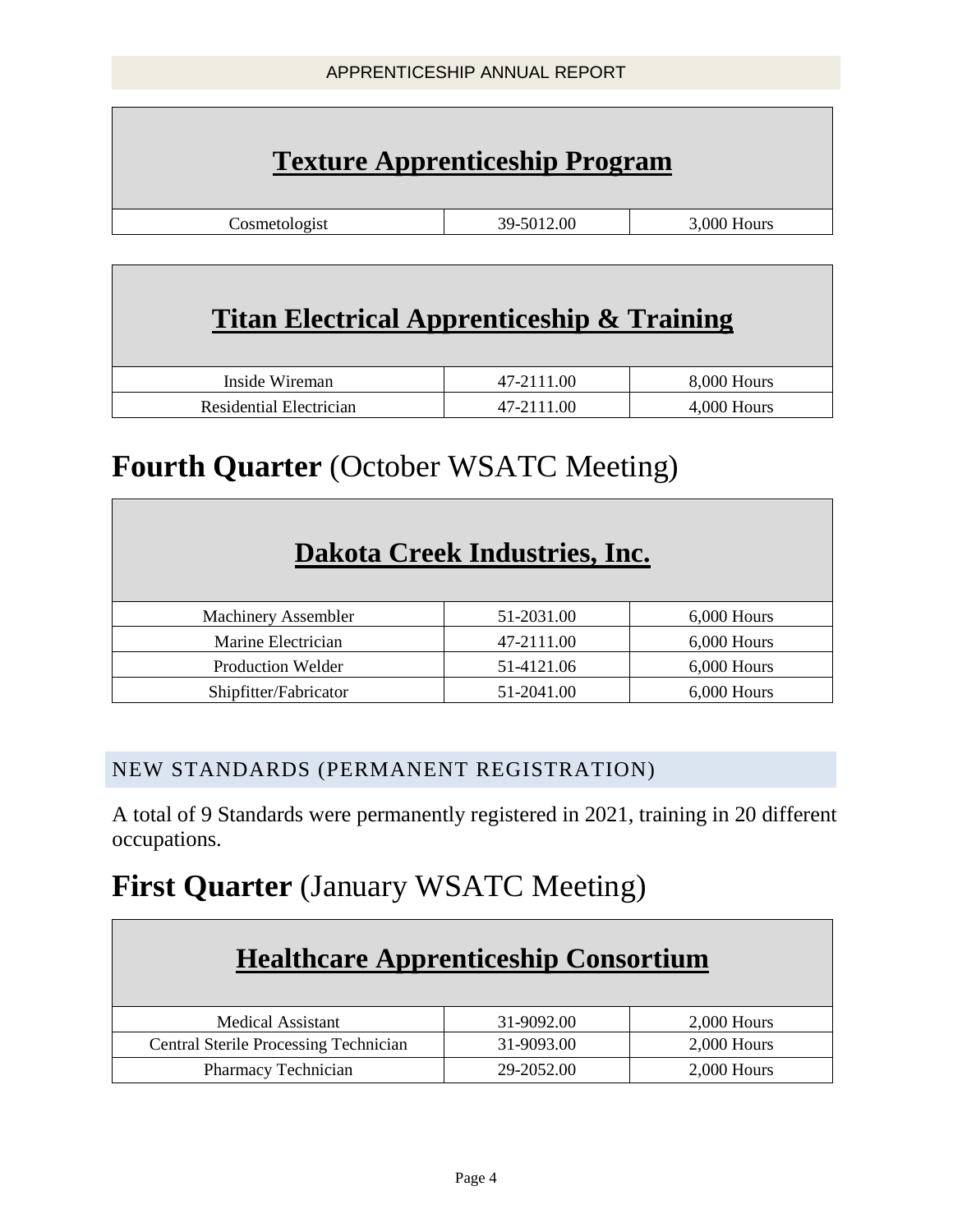### **Second Quarter** (April WSATC Meeting)

### **Department of Social & Health Services Trades Apprenticeship Program**

| Maintenance Carpenter | 47-2031.01 | 8,000 HOURS        |
|-----------------------|------------|--------------------|
| Painter               | 47-2141.00 | <b>6,000 HOURS</b> |
| Plumber               | 47-2152.02 | 10,000 HOURS       |

| Independent Technicians Automotive Committee (ITAC) |                    |
|-----------------------------------------------------|--------------------|
| 49-3023.01                                          | 8,000 HOURS        |
| 49-3023.00                                          | <b>2,000 HOURS</b> |
|                                                     |                    |

| <b>Kaas Tailored</b> |  |
|----------------------|--|
|                      |  |

| Industrial Sewing Machine Operator | 00 | 000<br>dours. |
|------------------------------------|----|---------------|
|                                    |    |               |

### **King County Metro Transit Joint Apprenticeship Committee**

| Building Operating Engineer (HVAC) | 49-9021.01 | 8,000 Hours |
|------------------------------------|------------|-------------|
| Rail Electrical Worker             | 49-2095.00 | 8,000 Hours |

### **Tacoma School District #10 CTE Apprenticeship**

| <b>Preparation Cook</b>             | 35-2021.00 | $2.000$ Hours |
|-------------------------------------|------------|---------------|
| Automotive Service Technician       | 49-3021.00 | $2.000$ Hours |
| <b>Production Cabinet Assembler</b> | 51-7011.00 | $2.000$ Hours |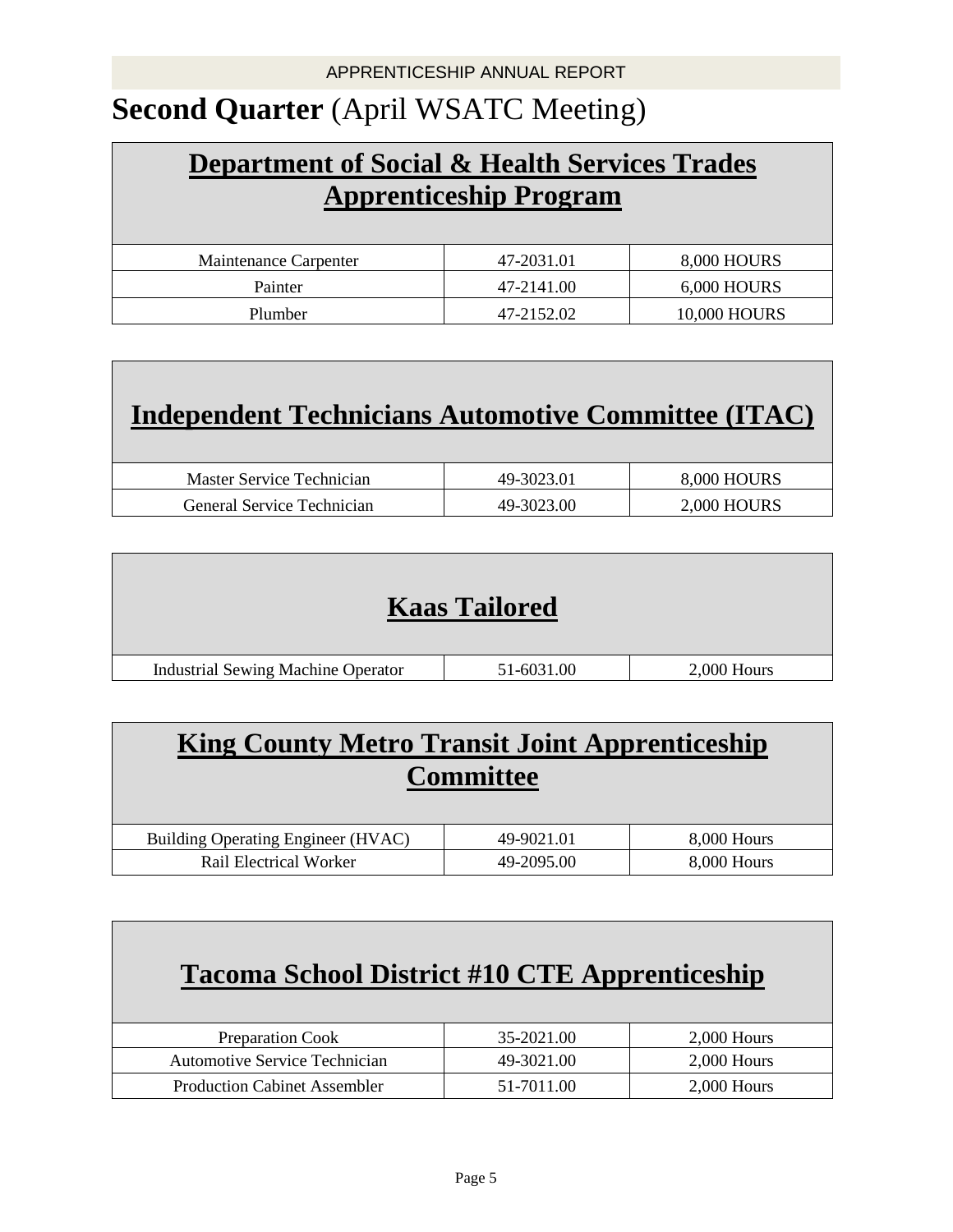| APPRENTICESHIP ANNUAL REPORT                                 |  |  |  |  |
|--------------------------------------------------------------|--|--|--|--|
| <b>Tradesman Apprenticeship &amp; Comprehensive Training</b> |  |  |  |  |
| Inside Electrician<br>8000 HOURS<br>47-2111.00               |  |  |  |  |

### **Third Quarter** (July WSATC Meeting) **None**

### **Fourth Quarter** (October WSATC Meeting)

### **Axiall Corporation, a Westlake Company**

| Industrial Maintenance Electrician         | 47-2111.00 | 8,000 Hours |
|--------------------------------------------|------------|-------------|
| Industrial Maintenance Mechanic (Chemical) | 49-9041.00 | 8.000 Hours |

| Vasuda Cosmetology Apprenticeship Program |            |               |
|-------------------------------------------|------------|---------------|
| Cosmetologist                             | 39-5012.00 | $3,000$ Hours |
| Hair Designer                             | 39-5012.00 | $2,000$ Hours |

### **Apprenticeship in 2021 by the Numbers**

There were **21,387** active apprentices for the 12-month time period from 01/01/2020 to 12/31/2021. With **2,553** were female and **6,960** were minority. All data valid as of 01/11/2021.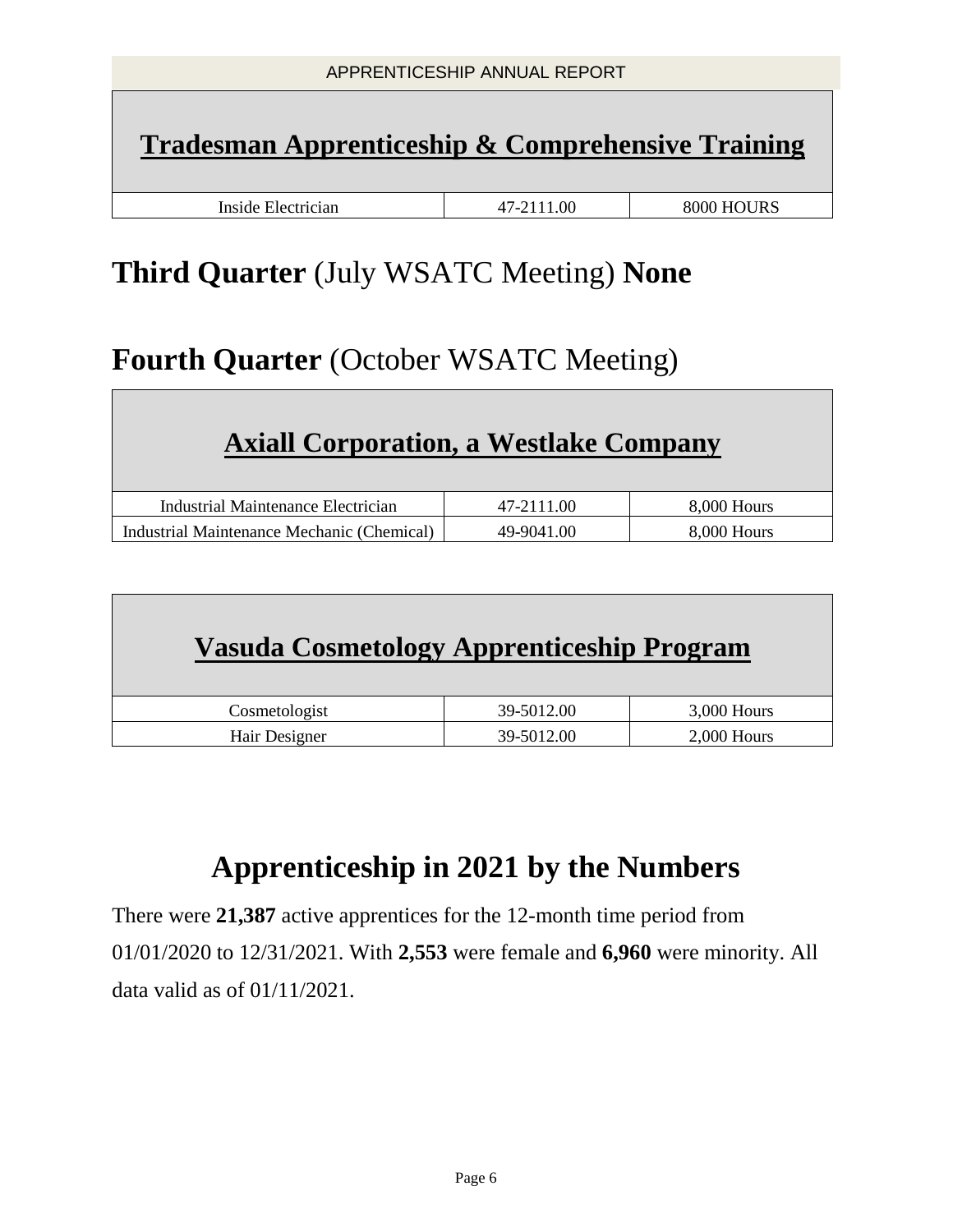

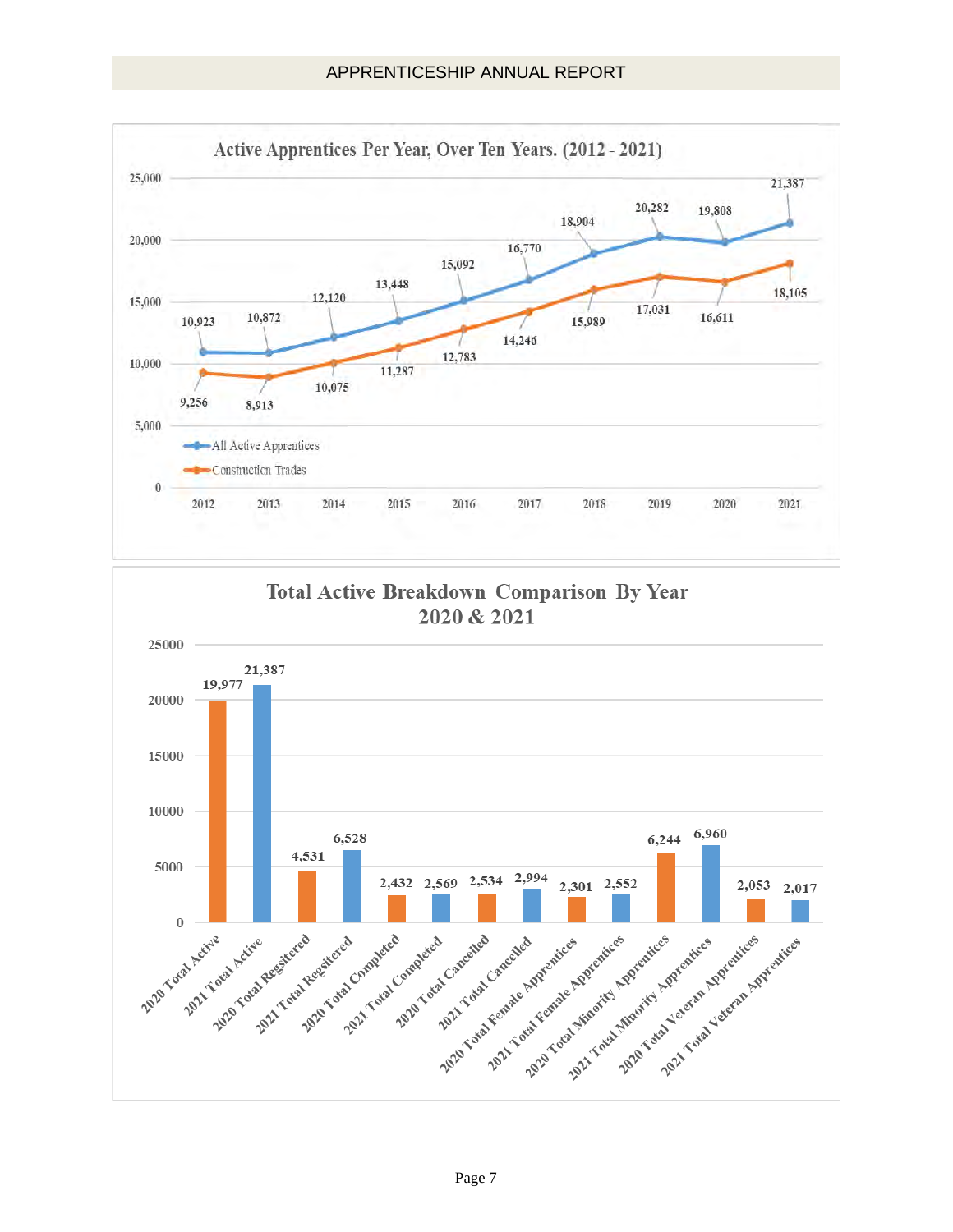### **Apprenticeship by the Numbers Fourth Quarter 2021**

APPRENTICE ACTIVITY (FROM 10/01/2021 – 12/31/2021):

- **17,133** Active apprentices during the time period
- **1,121** Individuals were registered as apprentices
- **612** Individuals were issued completion certificates
- **784** Individuals were cancelled

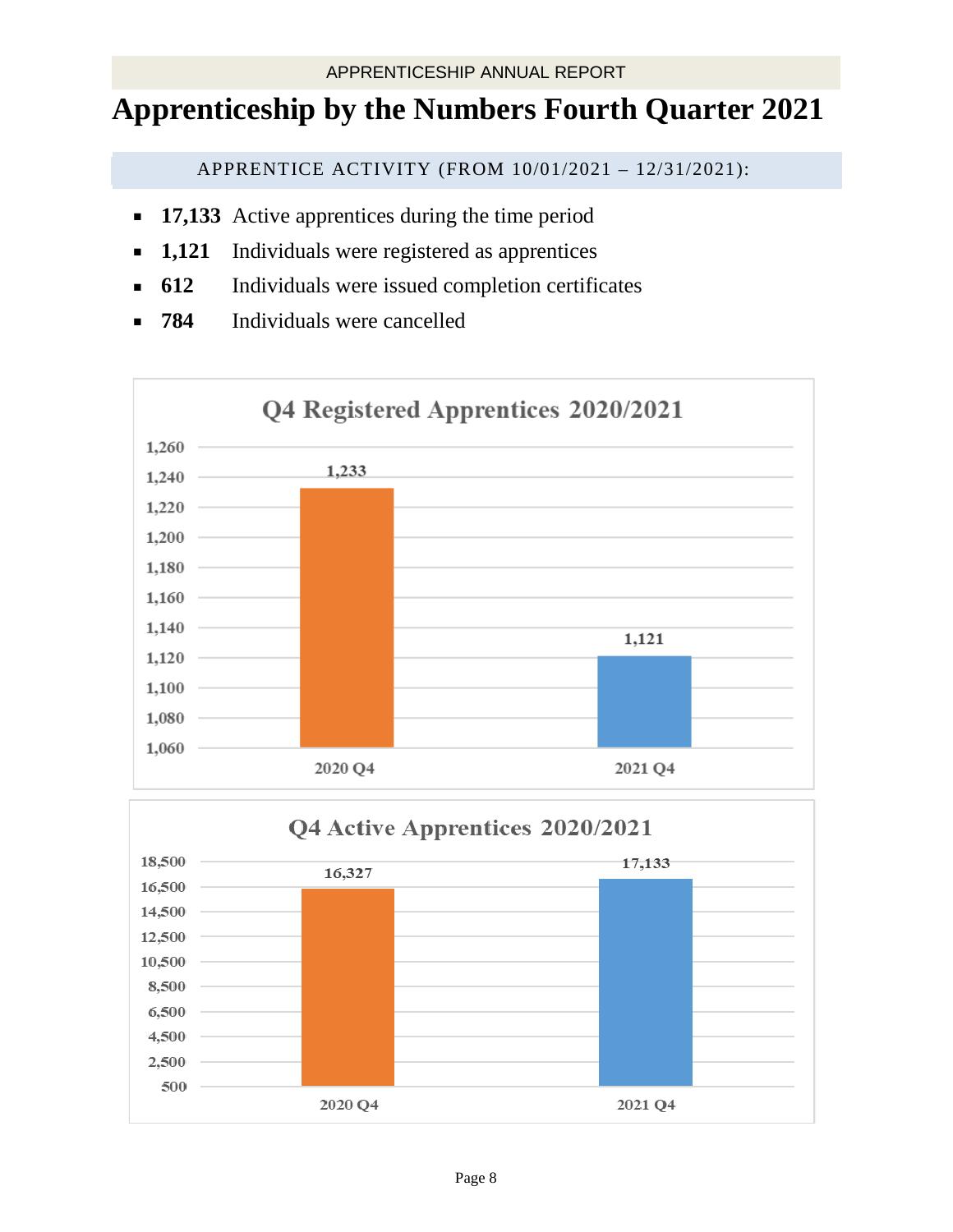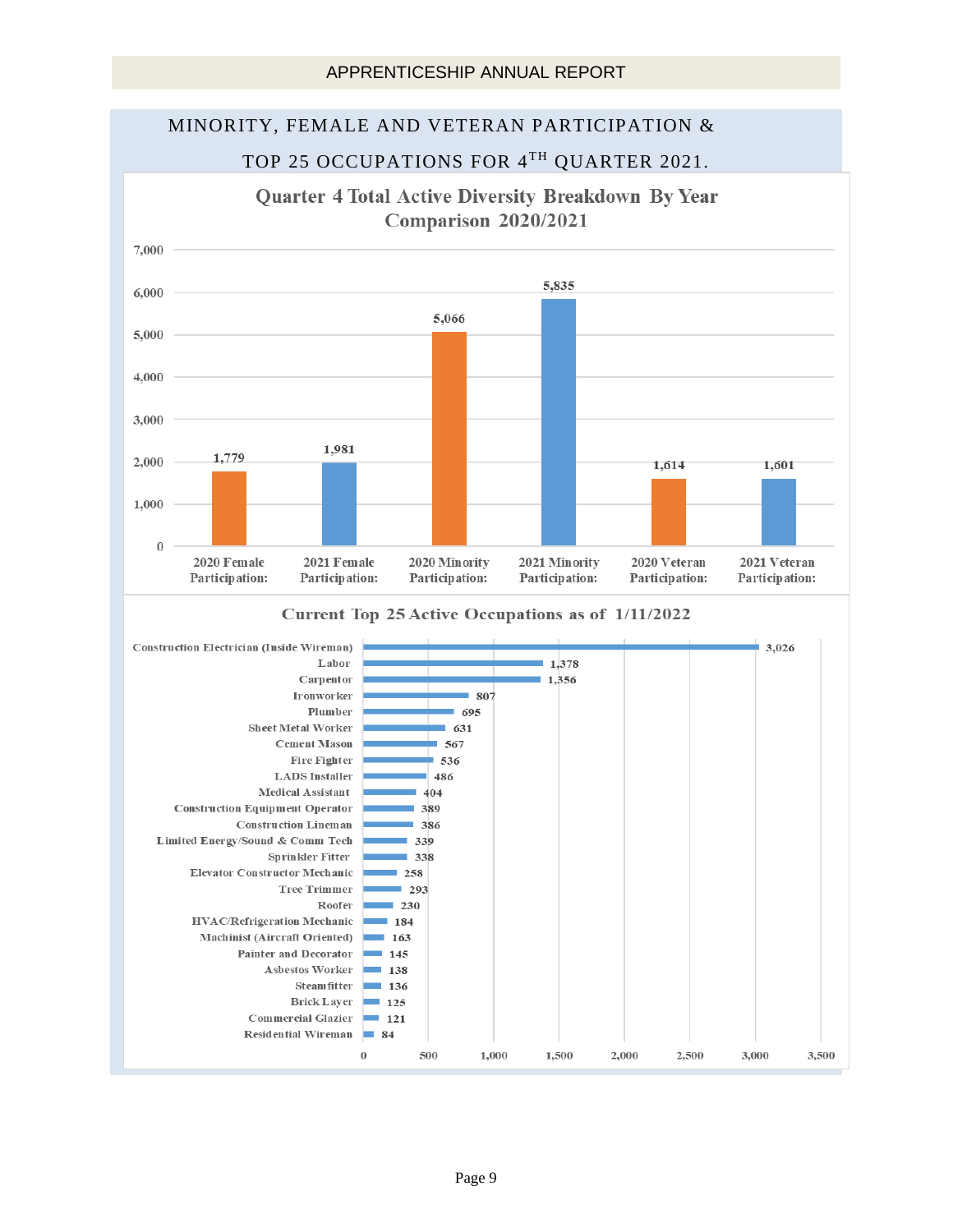# **Quarterly News and Events**

#### **Workforce Training Remains Top Priority During Employer Roundtable**

By Aaron Ferrell, Director of Marketing & Communications *AJAC*



Nearly two years ago before the start of the pandemic, AJAC held its last in-person employer roundtable in Snohomish County. Since then, a dramatic shift in workforce development and skill advancement has taken place across the state, particularly in the county's robust manufacturing industry.

Snohomish County's concentration of manufacturing workers is the largest in Washington State, in fact, there are more manufacturing jobs in this county than any other west of the Rocky Mountains. With a large manufacturing footprint, comes new challenges with skill advancement and remaining competitive in the labor market.



The labor shortage of entry-level and middle-skilled positions continues to be a topic of conversation among manufacturing employers, who face obstacles the labor market has not seen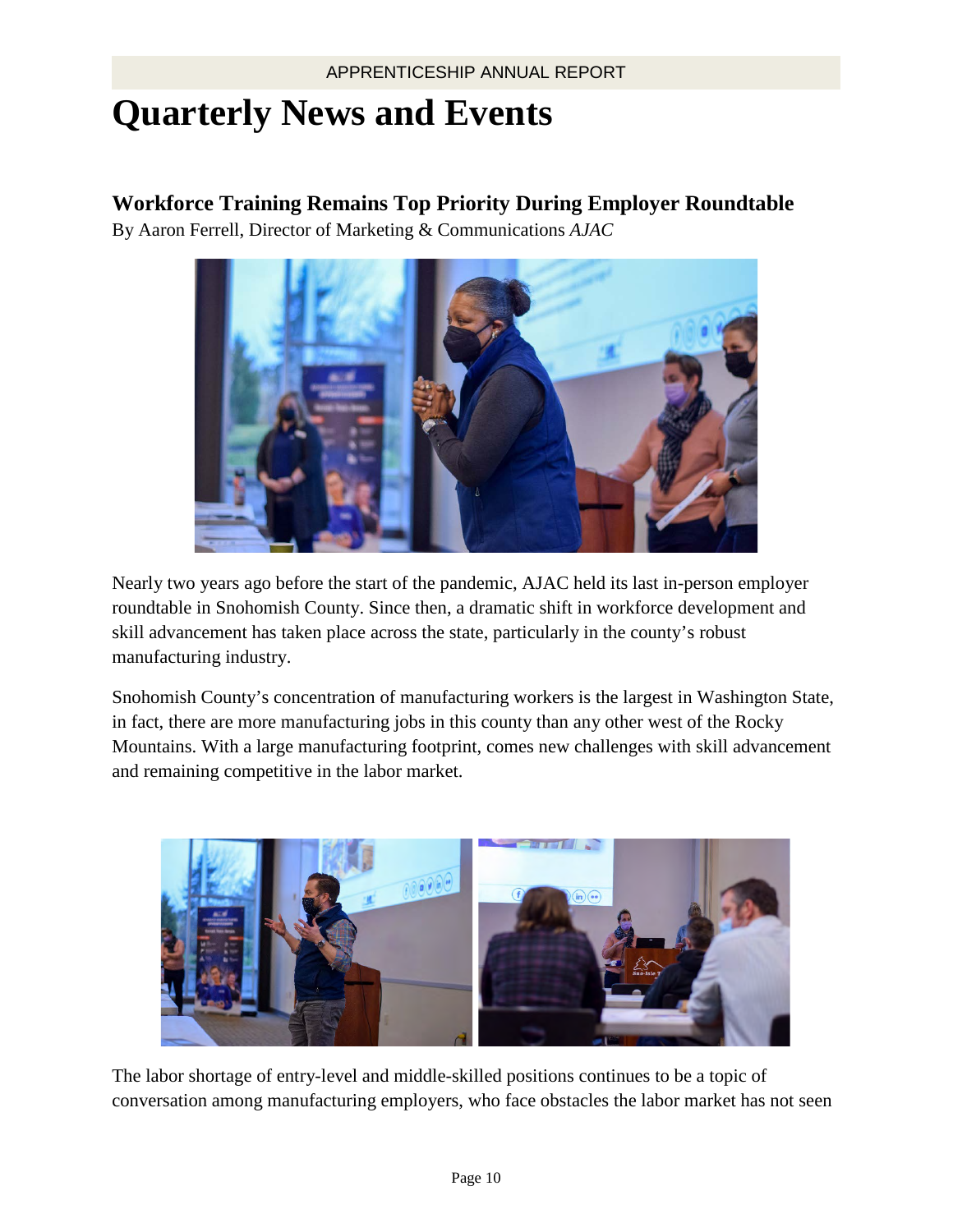in decades. To address these needs, AJAC focused its roundtable discussion on the investment of apprenticeship, not only as a recruitment strategy, but a sustainable pipeline for skilled occupations.

"There are a lot of moving parts when it comes to navigating the different avenues AJAC can serve its employer members," said Demetria "Lynn" Strickland, Executive Director at AJAC. "These roundtables give our staff an opportunity to have intimate conversations with local employers, understand their needs, and work with them to develop programming that will help in bridging their workforce development gap."

20 small to medium-sized employers representing the aerospace, plastics, maritime, transportation, food processing, and social enterprise industries participated in the 90 minute discussion including employers active in registered apprenticeship and those looking to diversify their internal training goals.

"It was encouraging to have so many local employers attend this roundtable, given the difficult state of affairs with COVID-19," said Erin Williams, Regional Program Manager at AJAC. "Whether they are hiring immediately or anticipate a future hiring need, AJAC is poised to help manufacturers address those needs in real-time through our suite of training programs and strategic partnerships across the state."



AJAC touched on new entry-level and advanced apprenticeship programs including the Industrial Manufacturing Technician and CNC Programmer, along with grant stipends for employers, financial aid for apprentices, youth apprenticeship, and onsite mentorship and OJT support services. Employers were eager to learn about AJAC's upcoming Logistics & Supply Chain apprenticeship. Over the next year, AJAC is aiming to directly support frontline and warehouse workers who want to build up additional credentials focused on logistics and supply chain management.

[Launch an AJAC apprenticeship at your company](https://www.ajactraining.org/aviation-employers/how-it-works/) today!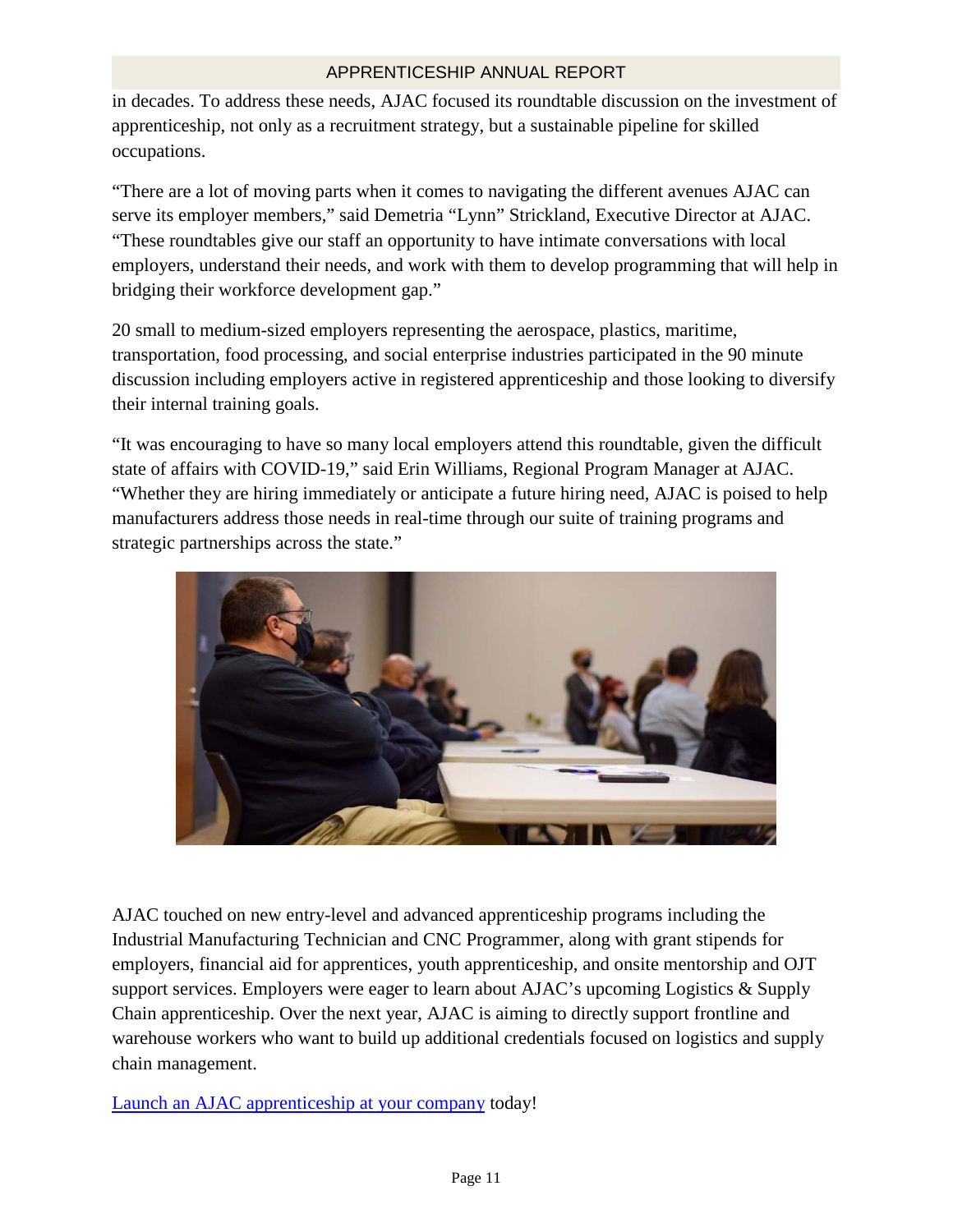#### **Apprenticeships can help meet state's teacher needs**

By Chris Nesmith, Sue Kane and Gene Sharatt *The Herald*

When considering the workforce of Washington state's K-12 public schools system, there are two significant and timely calls to action.

First, there is an extreme and unprecedented educator labor shortage. Even prior to the onset of the pandemic, schools across the state were struggling to meet staffing challenges. Second, the educators in Washington schools rarely reflect the diversity of the student bodies they serve, and educators of color (white is not a color) are significantly underrepresented in our schools.

The Professional Educator Standards Board, [2020-21 School Report Card,](https://www.pesb.wa.gov/resources-and-reports/reports/shortage-report/) notes teachers of color made up 13 percent of the teacher workforce compared to 49 percent of students of color statewide.

To be racially representative of the student body in Washington, the number of black educators in our schools must triple, and the number of Hispanic educators in state schools must increase five-fold. To ensure that our schools are well prepared to meet the needs of all youth, it is imperative to simultaneously work to increase both the magnitude and the diversity of Washington's educator workforce.

Career Connect Washington Networks, aimed at better connecting youth with family-wage jobs across the state, have been recruited to draw new partners to the table, and expand programs with the potential to scale to those communities farthest from opportunity. These partners are leaning heavily into the development, and expansion, of career-focused credentialing and "earn-whileyou-learn" development pathways that may just be the key to changing our educator workforce outcomes.

In addition to traditional teaching degree paths, career-based credentialing pathways like teacher apprenticeship, or on-site development programs, allow teacher candidates to remain employed in schools across the state with greater stability, less financial burden and the same opportunity to earn a teaching certificate.

Through strategic partnerships, these pathways widen the onramps to teaching credentials through entry-level Para-educator positions, and give local schools a proven strategy to recruit, train and retain highly skilled teachers who more accurately reflect the diversity of the student body.

Programs like Eastern Washington University's, Transition to Teaching launched in partnership with schools across the state, allows currently employed Para-educators to concurrently earn wages and a teacher credential, on-site, with much needed specialized endorsements in English language and special education support.

The Para-educator Apprenticeship in public education similarly offers a credentialing option for new and existing staff members to enhance their skills and knowledge while working. In addition, employed Para-educators in school districts can use the Labor and Industries Registered Apprenticeship to access a fifty-percent higher-education tuition reduction.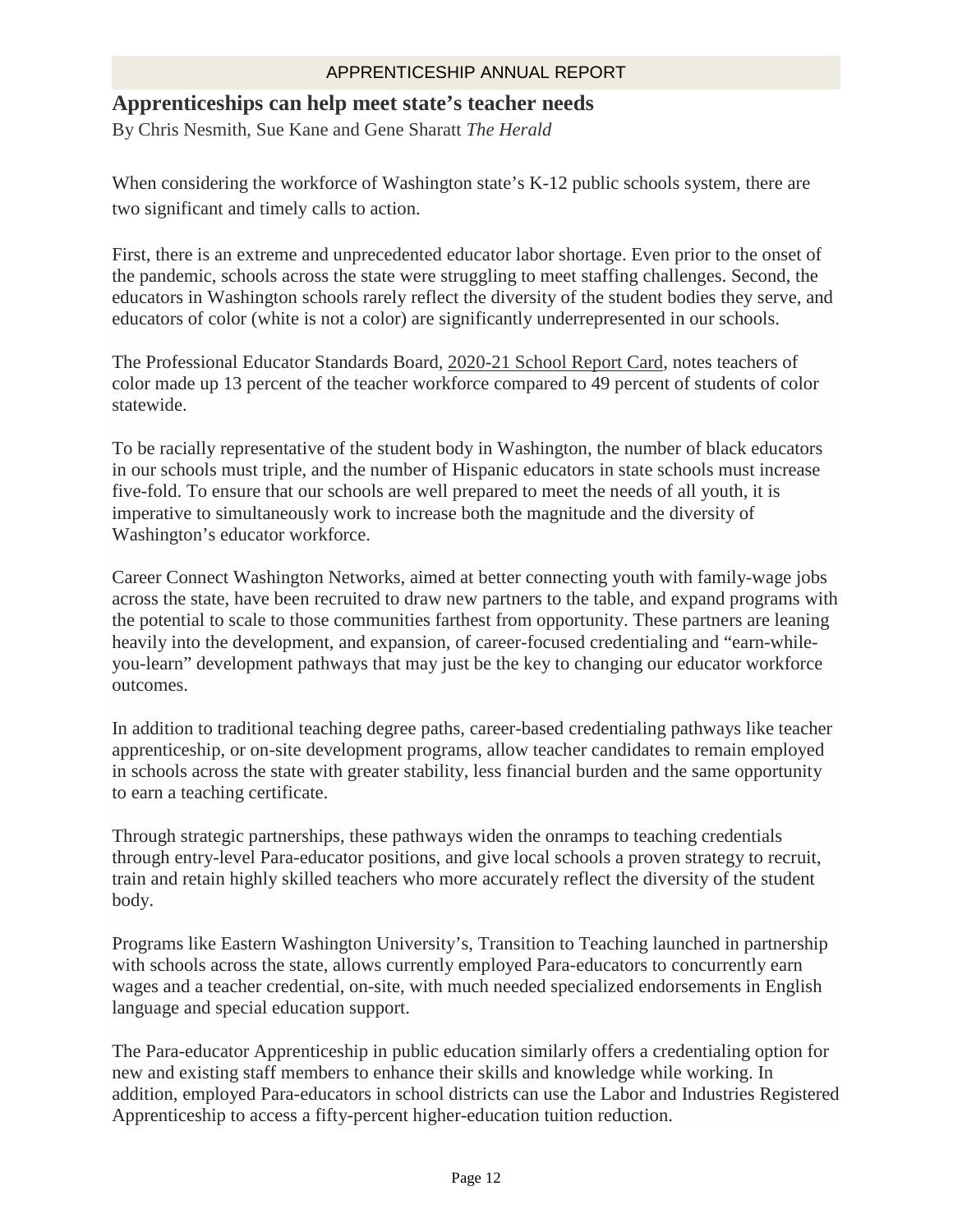Local 1948, has been operating the Para-educator Registered Apprenticeship for the last 30 years, in conjunction with community and technical colleges, including: Lower Columbia College, Skagit Valley College and Green River Community College. Currently, there are 60 Para-educator teacher-apprentices enrolled and that number is growing to include new school district training partners.

The Para Educator III Registered Apprenticeship launched just this fall in the Woodland School District, in partnership with Lower Columbia College and PSE 1948. The training program aligns to both the bachelors of applied science in teaching and the current collective bargaining agreement for the district, and offers Para-educators paid work and a K-8 teaching certificate, while benefiting from the fifty percent tuition reduction.

These new and expanding career-development pathways will enhance our Washington educator pipeline. When combined with the traditional education degree options, they offer more equitable opportunities for future educators of all backgrounds to find fulfilling, successful careers in Washington schools. This will ultimately mean stronger, more impactful education for Washingtonian students.

*Chris Nesmith is superintendent of the Elma School District. Sue Kane is director or STEM Initiatives for the North Central Educational Services District. Gene Sharratt is with the The Center for Educational Effectiveness.* 

#### **Opinion: Help more students access quality job apprenticeships**

By Senators Karen Keiser and Emily Randall - *Seattle Times*

"Apprenti, a high-tech, state-registered apprenticeship, recruits women, people of color and veterans, and has placed more than 1,300 apprentices nationwide with an average starting salary of \$66,000 and a median salary of \$102,000."

<https://www.seattletimes.com/opinion/help-more-students-access-quality-job-apprenticeships/>

### **Washington State's IT Apprentices Gain Digital, Verified Program Credentials Through Apprenti and Merit**

By Monica LaBadia, *Marketing Communications Specialist*

Apprenti and Merit partnered to launch digital, verified program credentials for Washington apprentices. We sent two email outreach campaigns to eligible candidates for this program. Additionally, we launched this Apprenti + Merit webpage:<https://www.merits.com/apprenti/>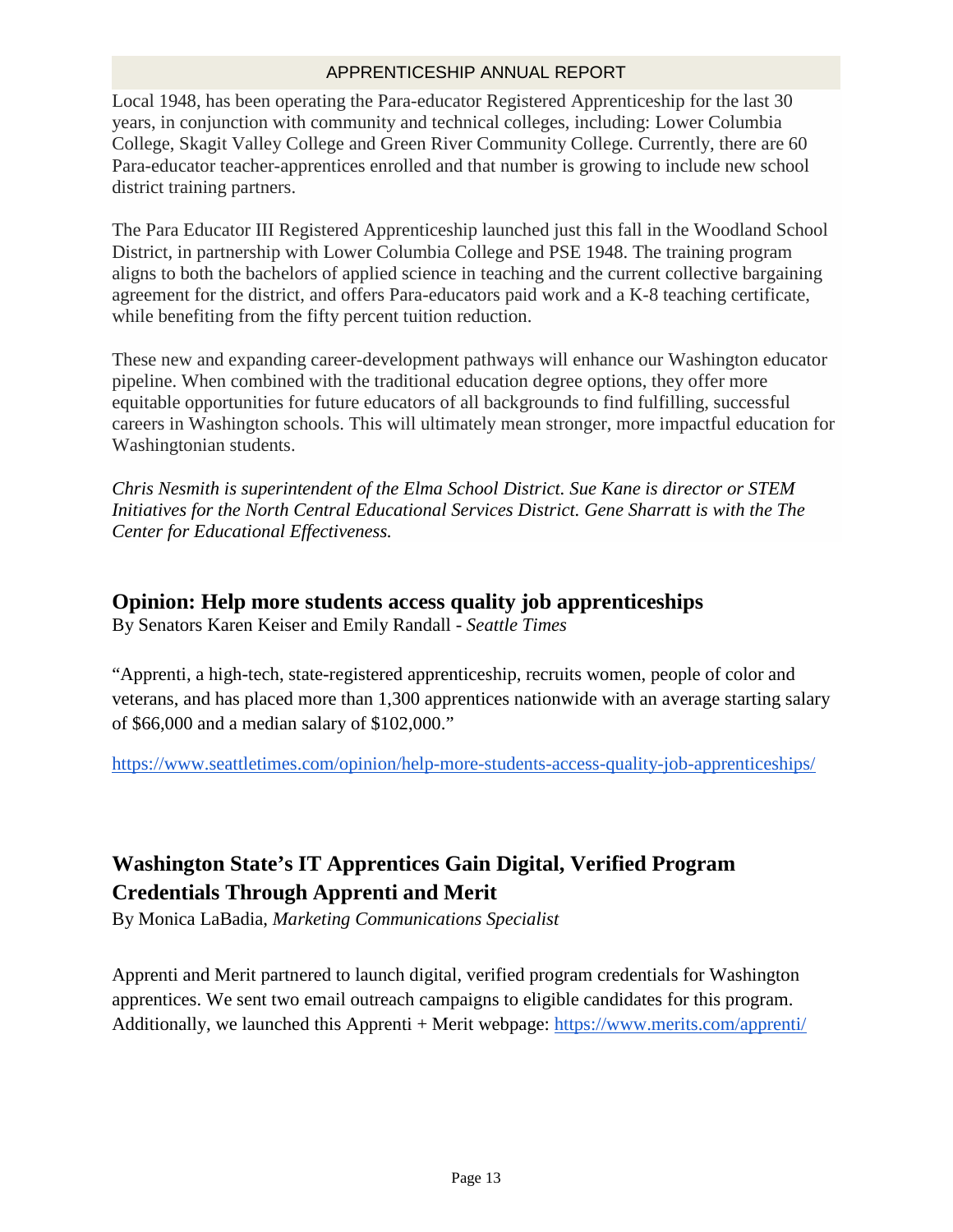#### **Apprenticeship Insights for 2022**

By Blake Peterson / *425 Business*



It was a watershed year for apprenticeships in Washington in 2021.

Between September 2020 and August 2021, there were nearly 22,000 active apprenticeship in Washington, the state Department of Labor & Industries reported. It was the highest number seen in the last decade. Of those, 6,627 were new registrants.

Jody Robbins, the apprenticeships program manager at L&I, said the state has been on an expansion curve over the last few years, but that he was still astounded by the level of new registrations.

"One of the principal reasons employers and employer associations are coming to talk to us about registered apprenticeships is the need for a reliable talent development pipeline," Robbins told *425 Business* in November. "And where industries, businesses, and industry groups have not invested in that, they're realizing the workers aren't there anymore; they're not coming to their doorstep; they're hard to recruit. In this day and age (they're) getting harder to retain, so a lot of industries are looking at that, that registered apprenticeship dynamic, in terms of connecting with that talent development pipeline. There is just basic need for talented skilled workers."

In King County specifically, the most recent apprenticeship report characterized program enrollment as exceeding annual targets, with 420 apprentices registered, 68,246 apprentice labor hours worked, and a total of \$2.4 million earned by apprentices as of publication time.

The steady rise in state numbers over the last decade is most reflective of what's been happening nationwide. Although there was a slight dip in apprenticeship enrollment in the United States in 2020 — blamed in part on the pandemic — the U.S. Department of Labor found that there has been a 70 percent growth in new apprentices since 2011. More than 13,500 new apprenticeship programs were created between 2015 and 2020, and more than 349,000 participants completed an apprenticeship within that same window.

Even with the 2020 decline, that year's number was still the third-highest ever for the country's Registered Apprenticeship program.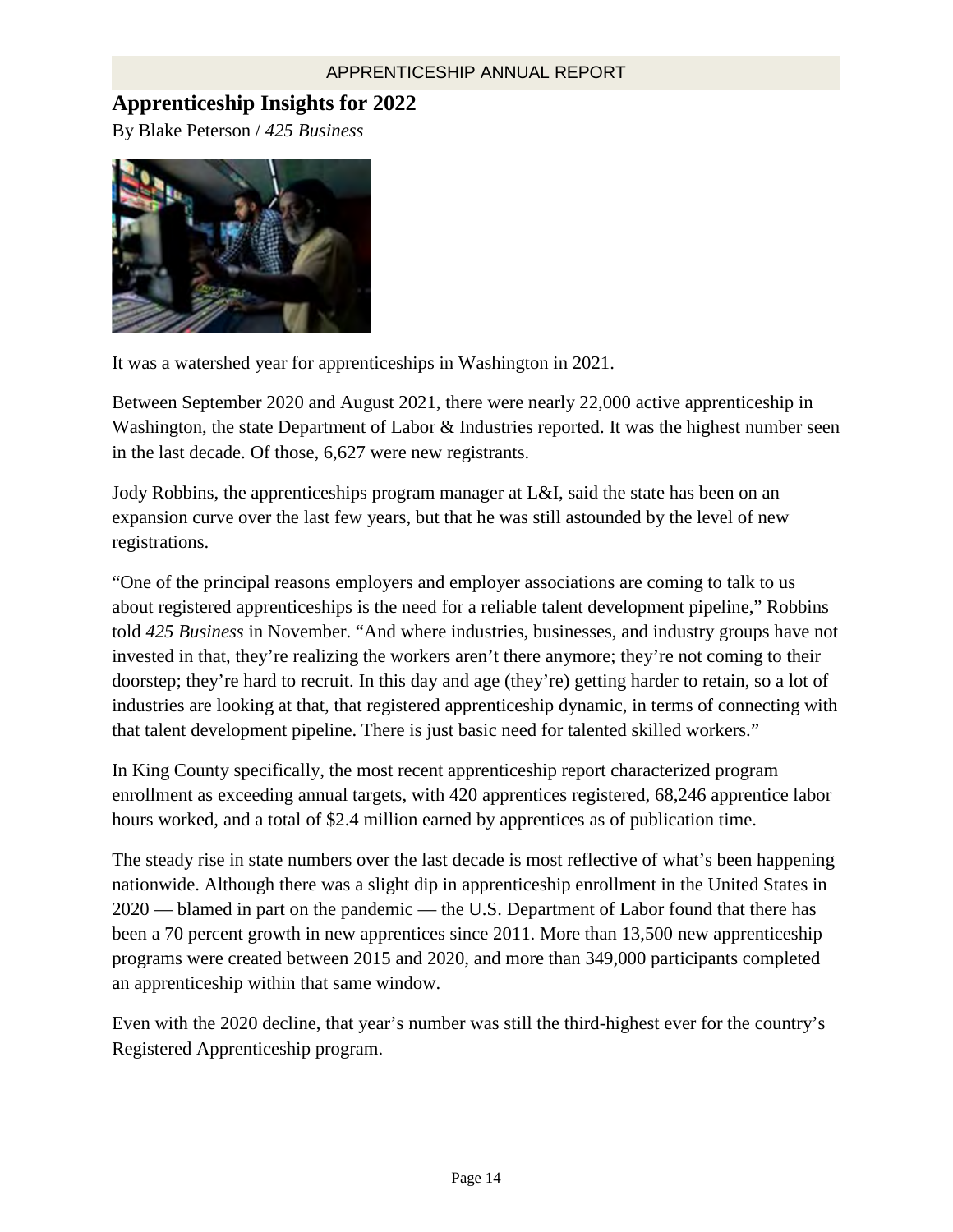Last year also saw the expansion of several nontraditional apprenticeship programs in Washington, including those focused on cosmetology, medical assistance, and software development.

When asked about the rise of software development apprenticeship programs in the state and its relationship to tech hubs such as the Eastside, Robbins said he anticipates apprenticeships to be more commonly utilized by tech-focused companies with time. He noted that apprenticeships offer more accessibility to the field, which then gives leaders a wider pool of talent from which to choose.

"Registered apprenticeship is not going to solve information technology labor woes, but I think it is making a difference in local communities and how local folks who may not otherwise ever have been able to crack the nut to get in working it," he said. "It's creating a lot of excitement."

Robbins anticipates wastewater/potable-water operator, behavioral health, and licensed practical nurse apprenticeships to gain traction in the near future, too. The latter two will specifically be getting a significant boost from a pilot apprenticeship program with the state Department of Health that is set to debut this year.

Robbins said he's confident that the currently impressive numbers will hold steady this year and beyond. Plus, Washington recently allocated some \$12.3 million in federal and state funding to support existing apprenticeship programs in the 2021-23 biennium — a notable move that will bolster the efforts of the unions, employers, industry groups, and other entities that most commonly offer apprenticeship opportunities to the populace.

"Government entities at the state and federal level are placing a lot of emphasis on registered apprenticeship utilization and starting to seed money out to incentivize industries to adopt these pathways," Robbins said. "So I think … we are going to remain strong. There's a tremendous focus on diversity, equity, and inclusion, and registered apprenticeships demand that program sponsors have an eye toward equal employment opportunity and affirmative action in their selection processes. It's just a combination of factors that are coming together to really make registered apprenticeship become a much more viable talent development system for all employers to consider."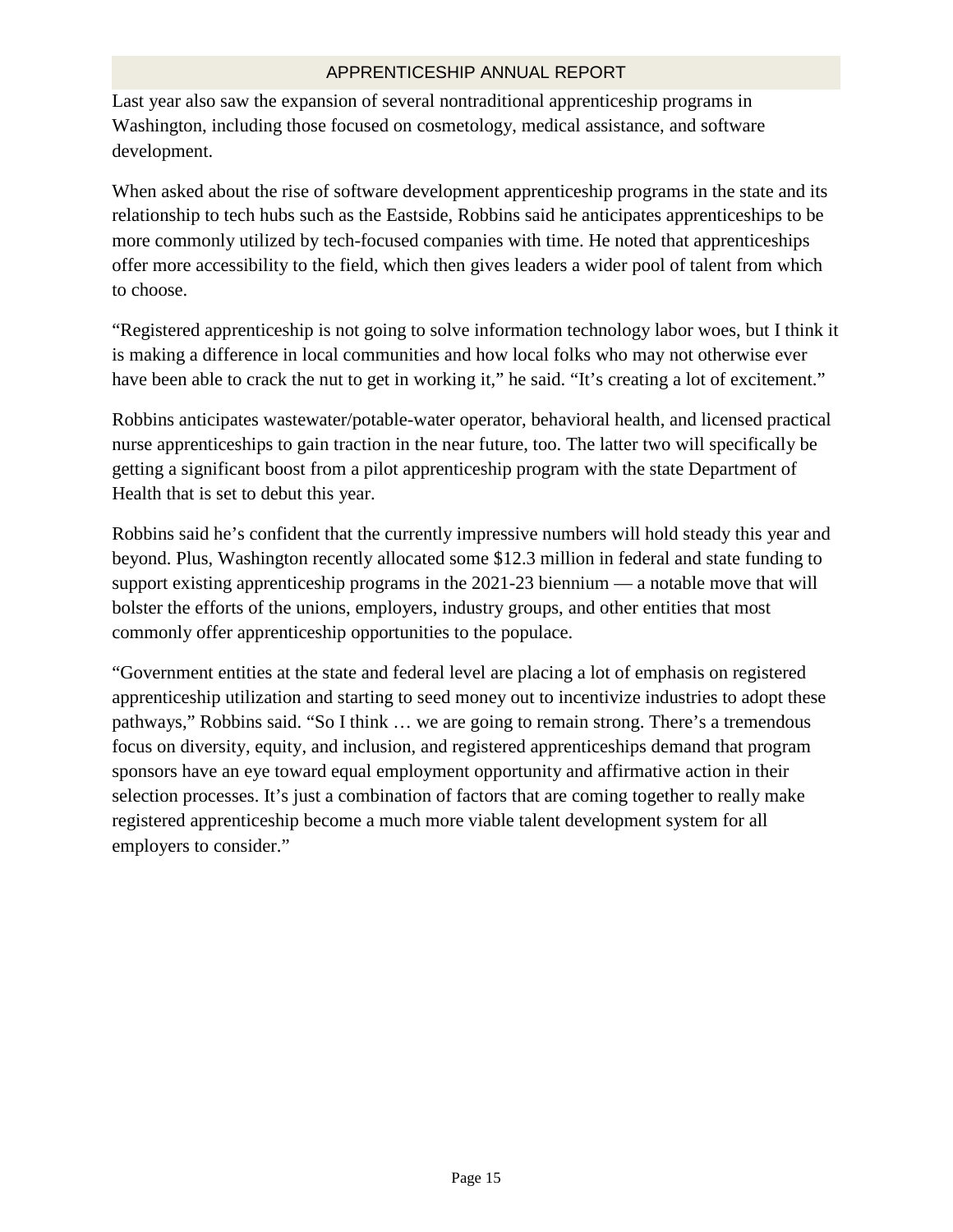# **Upcoming Events**

#### **Construction Pre apprenticeship Program**

Partnership between Edmonds College, Sound Transit, City of Lynnwood 7:30 a.m. – 2 p.m. Monday through Friday, January 5 – March 17, 2022 For more information or to apply, contact: Shelia Dersham | [shelia.dersham@edmonds.edu](mailto:shelia.dersham@edmonds.edu) | 425-267-5777 Classes will be held at the Advanced Manufacturing Skills Center: Paine Field, 3008 100<sup>th</sup> St. SW, Everett [Link Here](https://amsc.edmonds.edu/programs/pre-apprenticeship/construction-trades/default.html)

#### **Compliance Review & Retention Subcommittee Meeting**

Date: April 20, 2022 Time: 10 a.m. - Noon Location: **Zoom** Meeting ID: 831 9654 8379 Passcode: CRRSMEET1 Phone: 1 253-215-8782

#### **Washington State Apprenticeship Coordinators Association Meeting**

Date: April 20, 2022 Time:  $1 - 2$  p.m. Location: [Zoom](https://lni-wa-gov.zoom.us/j/83196548379?pwd=MkVQckRPRmZlb2N6eHRZTUc0YWRRUT09)  Meeting ID: 831 9654 8379 Passcode: CRRSMEET1 Phone: 1 253-215-8782

#### **Washington State Apprenticeship Joint Retention and Recruitment Committee Meeting**

Date: April 20, 2022 Time: 2 – 3:30 p.m. Location: [Zoom](https://lni-wa-gov.zoom.us/j/83196548379?pwd=MkVQckRPRmZlb2N6eHRZTUc0YWRRUT09)  Meeting ID: 831 9654 8379 Passcode: CRRSMEET1 Phone: 1 253-215-8782

#### **Community and Technical College (CTC) Apprenticeship Coordinators Meeting**

Date: April 20, 2022 Time: 3:30 – 4:30 p.m. Location: [Zoom](https://lni-wa-gov.zoom.us/j/83196548379?pwd=MkVQckRPRmZlb2N6eHRZTUc0YWRRUT09)  Meeting ID: 831 9654 8379 Passcode: CRRSMEET1 Phone: 1 253-215-8782